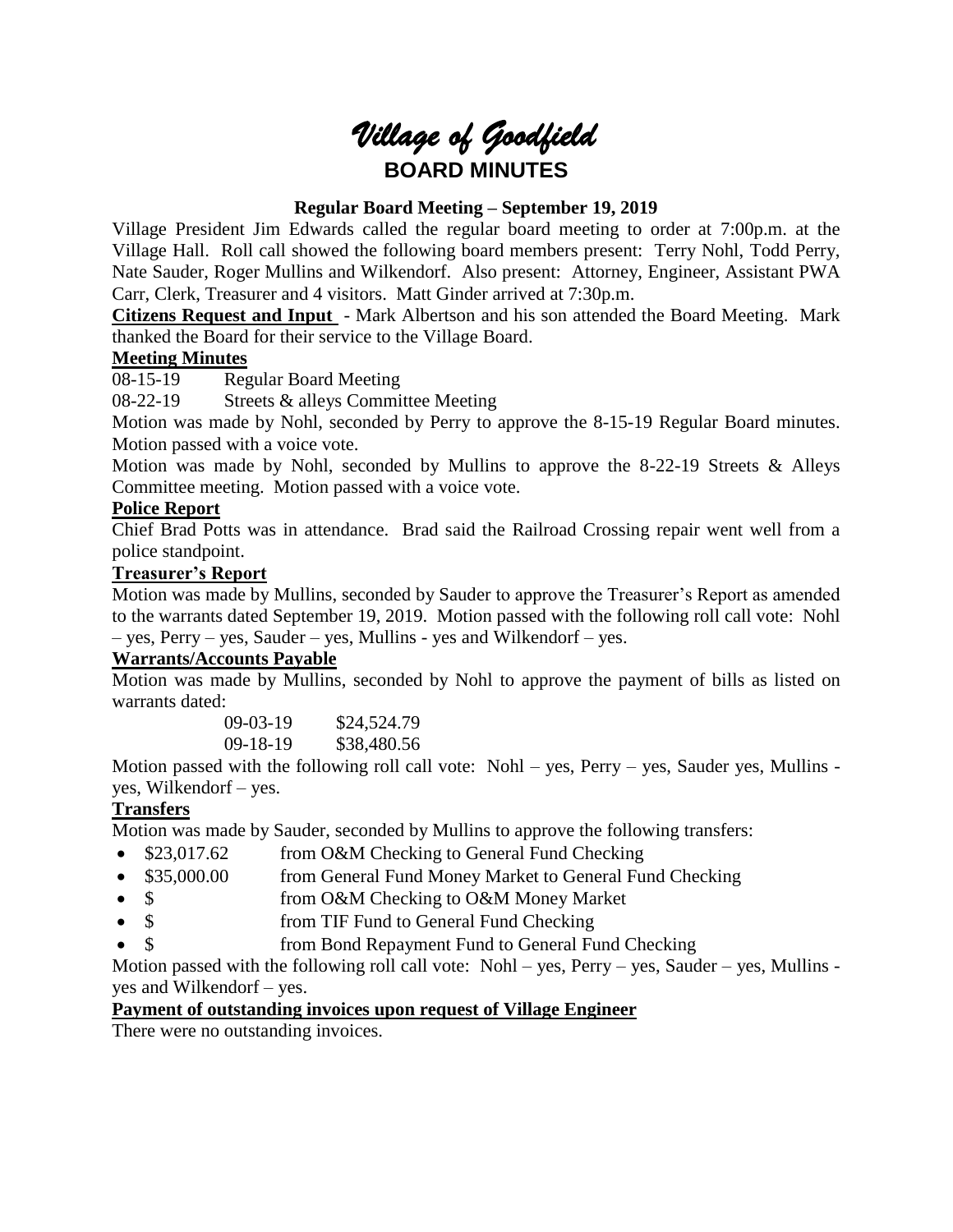# **PUBLIC WORKS ADMINISTRATOR/VILLAGE ENGINEER REPORT**

# **WATER TREATMENT PLANT/DISTRIBUTION SYSTEM**

GA Rich installed some additional sample taps and the contactor for Miex unit. There is still resin on bottom, but it is running better. Brad is still working with IXOM to adjust flow rates.

# **SEWER TREATMENT PLANT/COLLECTION SYSTEM**

Nothing discussed.

# **SANITARY SEWER COLLECTION SYSTEM ISSUES**

Nothing discussed.

# **STORM SEWER WEST ROBINSON MAINTENANCE**

Manhole installed adjacent to Apostolic Christian Church on West Robinson. Televised west toward school, it looks good. There is a cap at Birkey Street then 10" tile runs to NW so next year Josh will recommend putting a structure there where the T is. There is a section of storm sewer between the new one we installed and the last one we installed 30' to East there are some offsets and repairs from when it was initially installed so it would be a good candidate for lining this in the future.

# **CULVERT REPAIR EAST MARTIN DRIVE**

This project went well. They lined the culvert that takes overflow from The Lakes at Oak Valley. This project is completed.

#### **MONTGOMERY TOWNSHIP**

PWA Nohl spoke with Montgomery Township Supervisor, Rick Bauman, both agreed not to continue the Montgomery Township Agreement. Josh discussed keeping salt and cinders in their bins. Rick Bauman said when the contract expires we will address that.

# **ATTORNEY REPORT**

Nothing in addition to agenda items.

#### **OLD BUSINESS**

# **Comprehensive Plan/Mile and a half radius map**

**Tri-County Regional Planning** – Ray Lees with Tri-county Regional Planning previously met with Planning Commission Chairman Mike Carr and Village Clerk Sheri Martin to discuss the scope of work for a Comprehensive Plan. He gave the Board an overview of the scope of work and said it would take 6-8 months to complete. Cost of the project would be not to exceed \$10,000, depending on how much work the Village is able to help with. After discussion Trustee Nohl suggested to wait until next year's budget for this project. Tri-County Regional Planning will check back with us next April.

**Survey** – Nothing discussed.

#### **Website Update**

Nothing discussed.

# **Ingress/Egress Easement for Sanitary Sewer Trunk Main**

Nothing discussed.

# **Tax Increment Financing Review**

Treasurer DeGrave called Gene Norber, Economic Development Resource, and asks what our options are as the TIF draws to a close. Gene will let us know if we can renew or extend the TIF.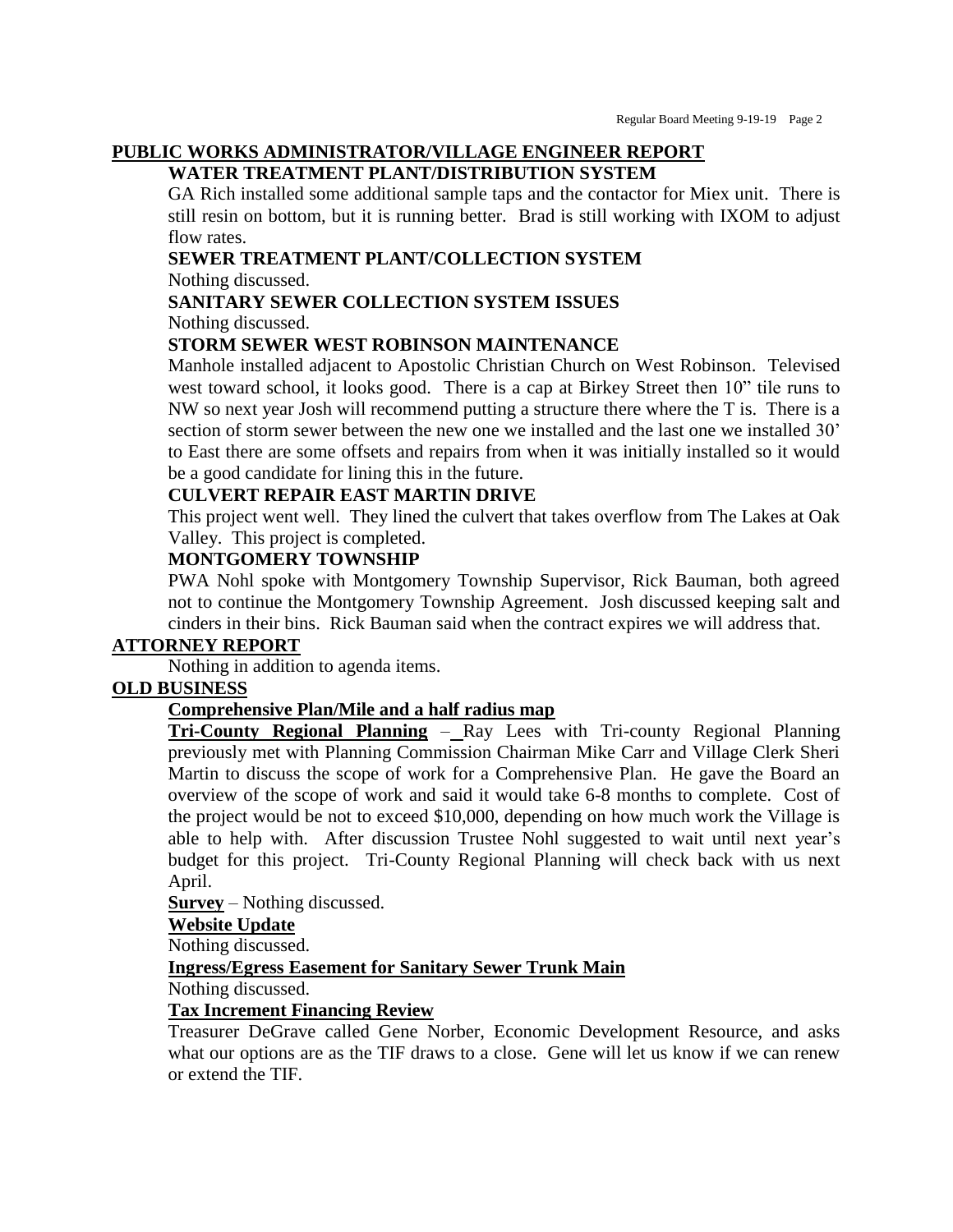#### **Solar Energy Code**

Trustee Sauder brought a draft of Solar Energy Code. Attorney Gifford felt there was additional language that should be added. Attorney Gifford will review and then Trustee Sauder will have another committee meeting to discuss.

#### **Raymond & Cleveland Street Right of Way**

Nothing discussed.

#### **Goodfield Crossing Drainage Issue**

The Village received signed and sealed plans for Lot 9 on curb for drainage. Zimmerman plans to have the work done in early October. This is the curb to divert drainage so it does run off on Zeller Electric.

Lot 12 Goodfield Crossing approved site grading plan.

# **Sewer Main Easement – Dr. Merheb & Barn III**

Nothing discussed.

#### **2019 Seal Coat Work**

#### **Non-MFT Work**

Motion was made by Nohl, seconded by Mullins to approve payment to McLean County Asphalt in the amount of \$5,518.55 for non-MFT resurfacing on Village streets. Motion passed with the following roll call vote: Nohl – yes, Perry – yes, Sauder – yes, Mullins yes and Wilkendorf – yes

#### **MFT Work**

Motion was made by Nohl, seconded by Perry for Village President to sign the documents to go to IDOT. Once IDOT approves them Treasurer can pay McLean County Asphalt \$83,304.05 for MFT resurfacing on Village streets. Motion passed with the following roll call vote: Nohl – yes, Perry – yes, Sauder – yes, Mullins yes and Wilkendorf – yes.

#### **Drainage Issue E Martin Drive**

The Engineer from Knapp Concrete revised their drawing that they prepared for site as part of their storm water pollution prevention plan. They included the storm sewer that was put in that the Village was concerned about, that discharging on Village ROW. The revised plans show that drain tile on the drawing and it shows them taking the drain tile and connecting it into the outlet from their storm water detention basin then storm water detention basin plus this water then goes to Village Right of Way and they are showing a paved portion of the ditch to help prevent erosion where that comes in. Engineer Yockey required them on their drawing to put inlet protection around the inlet where the water comes in on East side. As a part of that, in Engineer Yockey's review letter to them he said, "It is my presumption that the 8" storm sewer is owned by the property owner as it is located on that property and was installed by the property owner and connects to the outlet from the detention basin. Also there is no easement dedicated to the Township for the storm sewer so maintenance would be the responsibility of the property owner as would maintenance of the storm water detention basin and appurtenances. Knapp Concrete's Engineer replied, "We understand the storm sewer is owned by Knapp Concrete since it is on their property." PWA would like to get a water sample so that we know the water coming off our ROW is clean.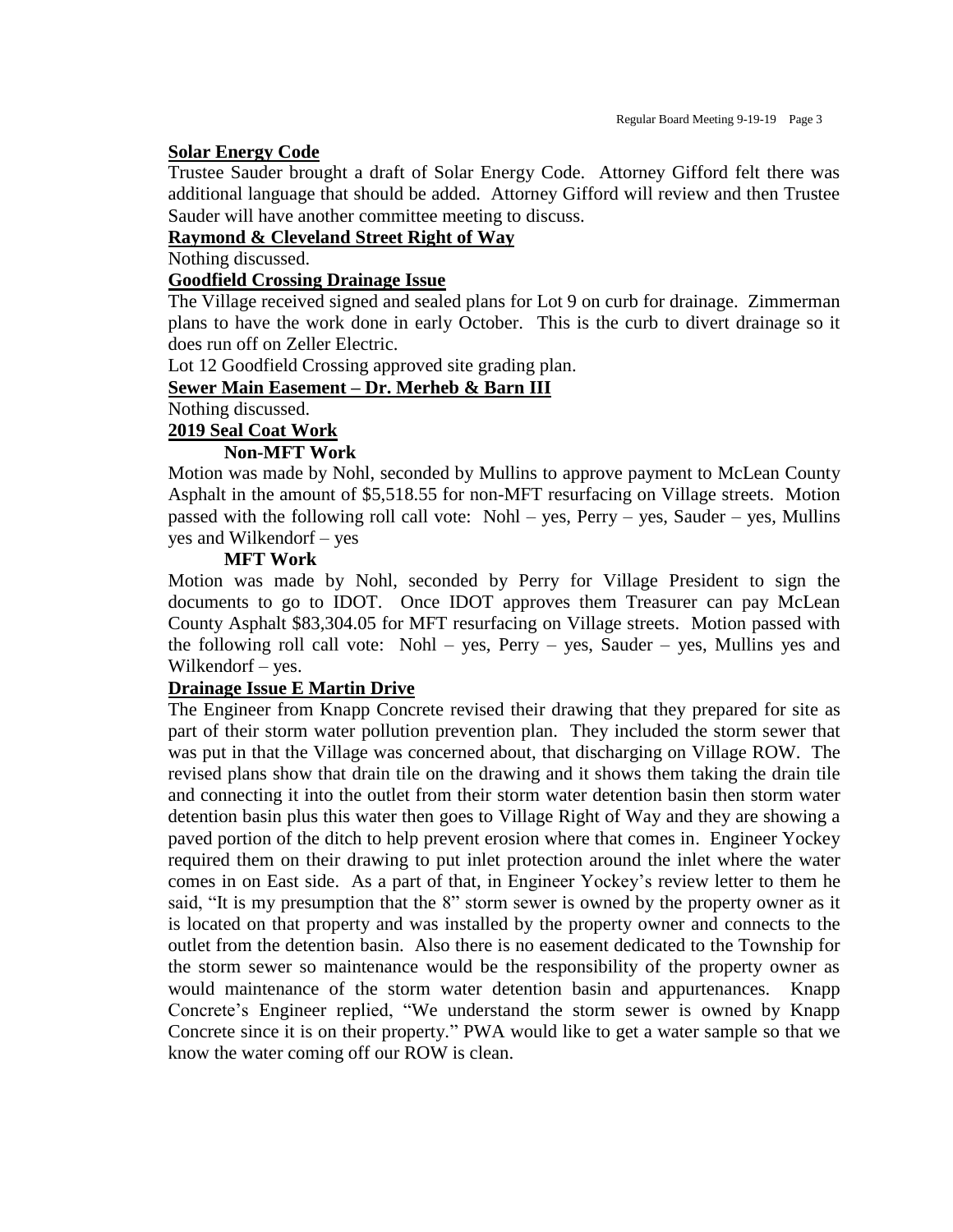#### **Erosion, Sediment & Storm Water Control Ordinance**

Engineer Yockey marked up a draft ordinance and modified the technical portion of it to match our subdivision code. He suggested the permit application be attached as Appendix A. Attorney Gifford is reviewing the ordinance. PWA & Clerk will work on permits. Attorney Gifford asked if we wanted a separate ordinance for Woodford and Tazewell Counties. Consensus was only one ordinance for both. Attorney Gifford suggested to incorporate into the Erosion, Sediment and Storm Water Control Ordinance a reference to the Board of Appeals then clean up the Board of Appeals process also. Attorney Gifford will bring a revised version to the next Regular Board Meeting.

# **Tax Increment Finance Update**

#### **Woodford County**

Gene Norber, with EDR, is looking at the records. Attorney Gifford and Treasurer DeGrave have reviewed the documents and can see the year in which it changed and how it changed, but can't see why it changed. Effectively what they did is take a sliver of TIF land merged it into a bigger piece that was non TIF land and created a new pin number and decided to treat it as TIF even though originally the bigger piece was not in the TIF. Then after a dozen or so years paying out the TIF money Woodford County now wants the money back. They haven't accounted for how they make the mistake? How are they going to allocate some TIF credit for the piece that was originally TIF land. Attorney feels the only way to fix this would be to generate a pro-rata formula based on square footage.

#### **Repeater Antennae on Tower One for Goodfield Fire Dept**

Nothing discussed.

#### **NEW BUSINESS**

### **Purchase of out lot at Bridle Ridge from Woodford County**

Motion was made by Nohl, seconded by Wilkendorf to approve purchase of a strip of land off Appaloosa Circle from Woodford County at a price of \$807.00. Motion passed with the following roll call vote: Nohl – yes, Ginder yes, Perry – yes, Sauder – yes, Mullins - yes and Wilkendorf – yes.

# **Tax Abatement Ordinance – 2013 General Obligation Bonds**

Motion was made by Nohl, seconded by Ginder to adopt **Ordinance 19-11**, abating the tax hereto levied for the year 2018 to pay the principal of and interest on \$630,000 General Obligation Refunding Bonds (Alternate Revenue Source), series 2013, of the Village of Goodfield, Woodford and Tazewell Counties, Illinois. Motion passed with the following roll call vote: Nohl – yes, Ginder - yes, Perry – yes, Sauder – yes, Mullins yes and Wilkendorf – yes.

# **Tax Abatement Ordinance – 2014 General Obligation Bonds**

Motion was made by Ginder, seconded by Mullins to adopt **Ordinance #19-12**, abating the tax hereto levied for the year 2018 to pay debt service on the General Obligation Bonds (Alternate Revenue Source), series 2014, of the Village of Goodfield, Woodford and Tazewell Counties, Illinois. Motion passed with the following roll call vote: Nohl – yes, Ginder - yes, Perry – yes, Sauder – yes, Mullins - yes and Wilkendorf – yes.

# **Set Trick or Treat Hours**

Trick or Treat hours set for Thursday, Oct. 31 5-8p.m.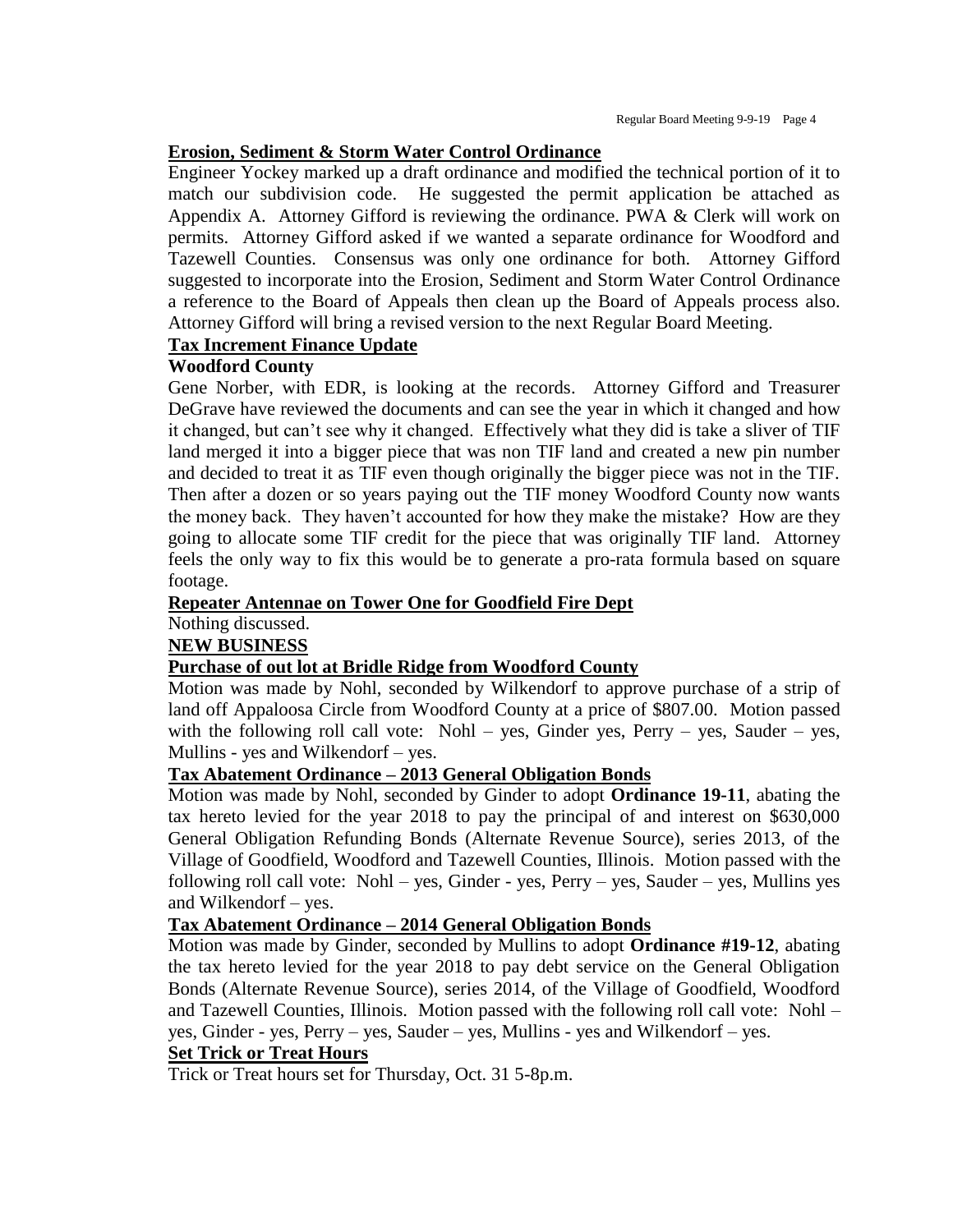# **Set TIF Joint Review Meeting – October 17th prior to meeting**

We will wait to see when Audit Report and TIF Report are completed then we will set the TIF Joint Review Meeting.

# **Training for Open Meetings Act**

State regulations state that each elected and appointed member of a public body subject to Open Meetings Act must successfully complete the electronic training. They can go to Attorney General's website to complete this. Once the test is completed each person must print a Certificate of Completion to have on file with the Village Clerk.

# **Amendment to Timberline Mobile Estates Water Service Agreement – Letter of Credit**

Mr. Rizqallah still has not sent a Letter of Credit.

# **Ordinance amending Article IX, Sec. 13.901 & 13.902 of the Village Code concerning Prohibition of Possession of Tobacco Products by Minors**

Motion was made by Wilkendorf, seconded by Perry to approve **Ordinance #19-13,**  amending Chapter 13, Article IX, Section 13.901 & 13.902 of the Village Code concerning Prohibition of Possession of Tobacco Products by Minors. Motion passed with the following roll call vote: Nohl – yes, Ginder yes, Perry – yes, Sauder – yes, Mullins - yes and Wilkendorf – yes.

# **Letter for IFI urging the Village to pass an Ordinance prohibiting the sale of legalized marijuana**

The Village received letters from IL Family Institute and Woodford County urging the Village to prohibit the sale of recreational marijuana. Attorney Gifford will advise at the next Board Meeting what the Village can or can't do according to the law.

# **Schedule Committee Meetings**

Trustee Nate Sauder will set a Solar Energy Committee Meeting in the near future.

#### **Municipal Calendar**

Completed.

# **Other Business**

A Village resident approached President Edwards regarding allowing Video Gaming. The Village has an ordinance in place prohibiting Video Gaming. At this time the consensus of the Board is to support no Video Gaming.

PWA Nohl said there have been a lot of complaints from Deer Lakes and Oak Valley regarding the streets being resurfaced. Engineer Yockey will look at the streets. There has been some wash boarding from the rock.

The Village received Letter of Understanding from IDOT on work to be done on 117 from Eureka to Goodfield. Engineer Yockey reviewed and President Edwards signed off on the letter.

**Engineer –** None. **Public Works Administrator –** None. **Trustees Nohl** – None. **Ginder –** None. **Perry –** None. **Sauder –** None.